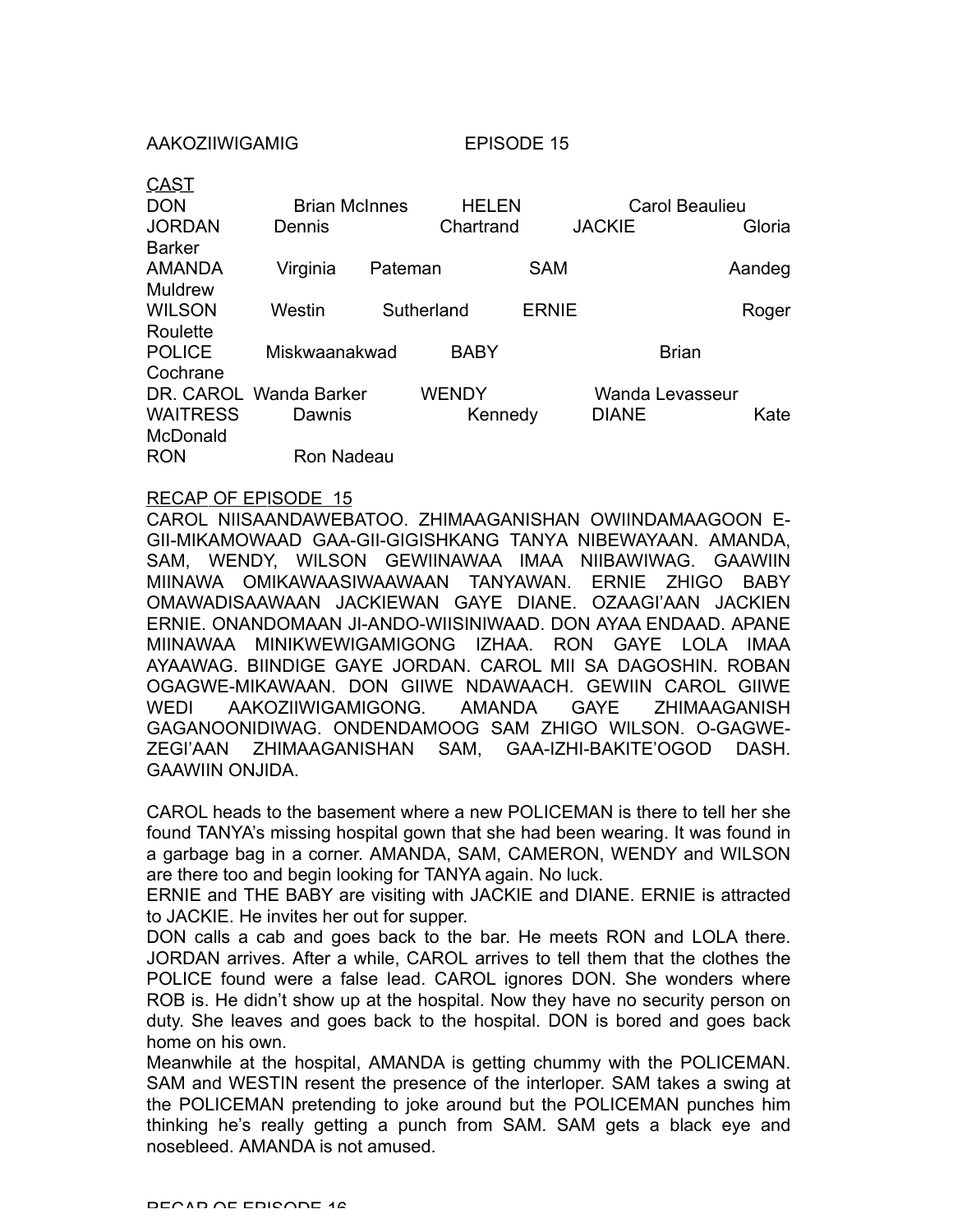RECAP OF EPISODE 16

### NARRATOR

JACKIE DAGO ERNIE DAGO BABY OMIIJINAAWAA DIIKEWININII MIIJIM. GANABACH ZAAGI'IDIWAG JACKIE ZHIGO ERNIE . AAKOZIIWIGAMIGONG MIKE GIIYAABI NANAANDO-GIKENJIGE NIISISAG. CAROL OGAGWEJIMAAN JI-WIIJITWAAD IMAA AAKOZIIWIGAMIGONG. JI-NAAGAJITOOD MAAGIZHAA GEGOON INAKAMIGAG GII-DIBIKAG. HAAW, GII-IKIDO AWE ZHIMAAGANISH. JIIKENDAM AMANDA. OZAAGI'AAN AANIISH INI ININIWAN. NAAGACH, GEGOON O-GII-MIKAAN MIKE, ZHIMAAGANISH. MAZINA'IGANENS. MIINAWAA DASH O-GII-MIKAWAAN ROB-AN E-BIMISHININID MICHISAG. AWIYAN IINZAN GAA-GII-BAKITE'OGOD OSHTIGWAANING. O-GII-NAMADABI'AAWAAN. GAAWIIN O-GII-WAABAMAASIIN AWENENAN GAA-GII-BAKITE'OGOD.

Jackie and Ernie and the Baby are at a restaurant, enjoying Asian food. The two are enjoying each other's company as well. Then at the hospital, Mike the policeman is still investigating the scene, collecting fingerprint. Carol is there, and asks him to stay after his shift as the hospital is short of security staff at the moment. Mike is only too happy to do so. So is Amanda. Then later, Mike finds Rob's drivers licence on the floor. Around the corner, he finds ROB laying on the floor, he had been hit on the back of his head. He didn't get to see who had hit him.

### NARRATOR

JACKIE DAGO ERNIE DAGO BABY OMIIJINAAWAA DIIKEWININII MIIJIM. GANABACH ZAAGI'IDIWAG JACKIE ZHIGO ERNIE .

### ERNIE / ROGER

GI-MINOPIDAAN NA OWE DINOOKAAN MIIJIM, JACKIE? You like this kind of food, Jackie?

# JACKIE / GLORIA

AAPIJI! NDAA-WIIDIGEMAA IGO DIIKEWININI OWE GAA-INIZEKWED. ANISHAA NDIKID.

Very much! I would marry a Chinese man who can cook like this. Just kidding.

### BABY / BRIAN C

GI-DAA-WIIDIGEMIG. DIIKEWIKWE GIDIZHINAAGOZ! He would marry you. You look like a Chinese woman!

### JACKIE / GLORIA

GIIN SA GO! HAHAHA You too. hahahaha

### BABY / BRIAN C

GAAWIIN NIIN DIIKEWIKWE NDIZHINAAGOZISII. MAAGIZHAA DIIKEWININIINS. I don't look like a Chinese woman. Maybe a baby Chinese. ERNIE / ROGER HAAW SA. WEGONEN NAA GE-ANDODAMANG? NABOOB? Okay. What shall we order? Soup?

# JACKIE / GLORIA

GIIN ANDOJIGEN. NIIN WIIN GAKINA GEGOON NGA-MINOPIDAAN. You do the ordering. Me, I'll like everything.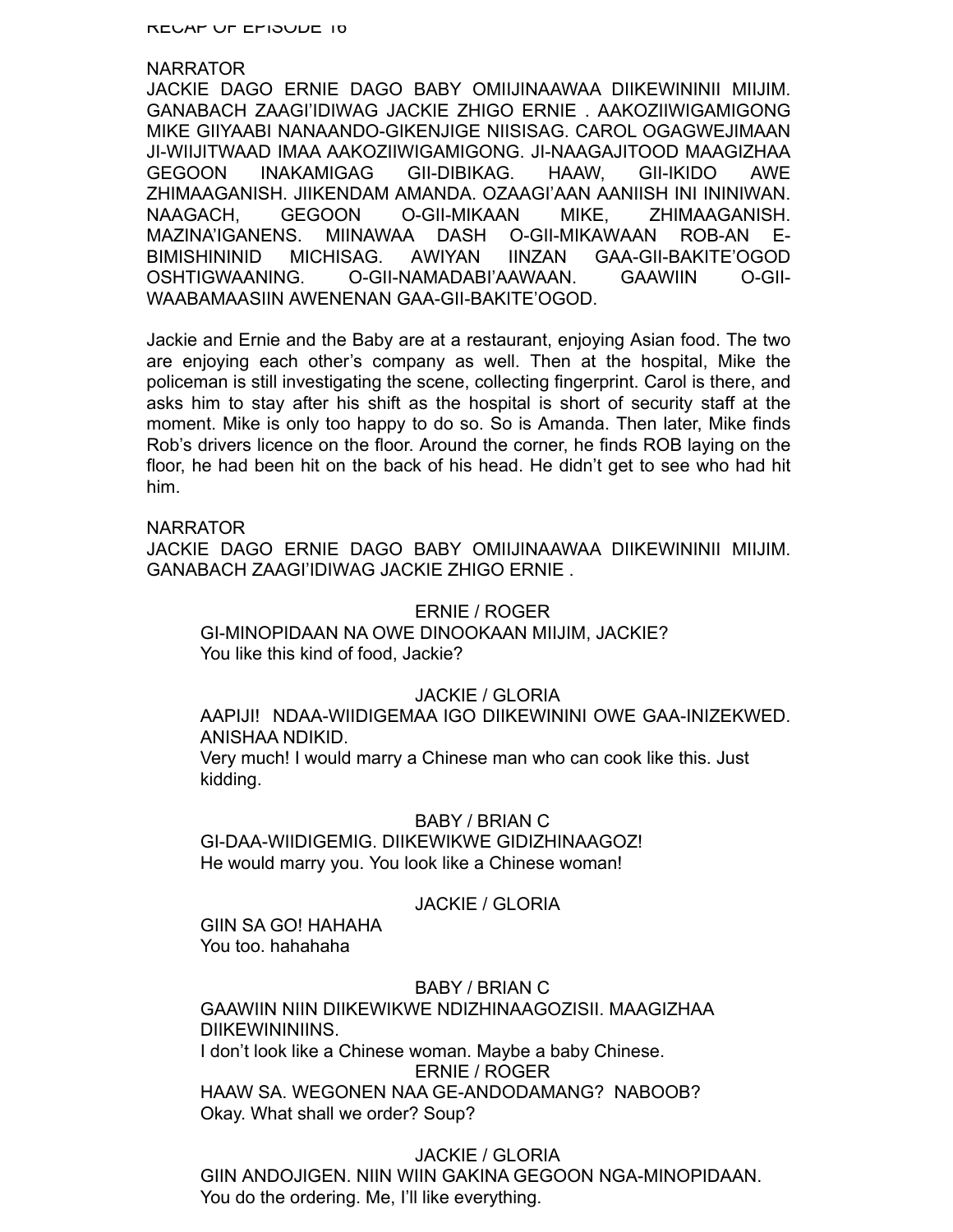# BABY / BRIAN C

NI-NOONDESKADE! GAAWIIN DASH MASHI NGASHKITOOSIIN JI-WIISINIYAAN. GAAMASHI NIZAAGAABIDESII. I'm hungry! But I can't eat anything yet. My baby teeth haven't come yet.

ERNIE / ROGER GIIYAABI GAYE OZAAWAA GIMOOW. Your poop is still yellow.

# BABY / BRIAN C

(PRETENDS TO CRY)

# ERNIE / ROGER

MAWIKAAZO! He's pretending to cry!

# RON / RON

WEGONEN WAA-MIIJIYEG? What would you like to eat, you people?

ERNIE / ROGER RON! MII NA OMAA ENDANANOKIIYIN? Ron! This is where you work?

# RON / RON

EYA. NGOJITOON. MAAGIZHAA NGA-MINWENDAAN. Yeah. I'm trying it out. Maybe I'll like it.

# ERNIE / ROGER

HOOWAH. NDAA-MINWENDAAN GENIIN JI-ANOKIIYAAN OMAA. GI-GA-NAABISHKAWIN APII GIISHPIN INENDAMAN. Wow. I would like to work at a place like this too. I'll take your place if you need to take a break sometime.

# RON / RON

HAAW. Okay.

# ERNIE / ROGER

NABOOB NITAM. MIINAWAA DASH BAAKA'AAKWAAN DAGO WAABANOOMIN. MINOPOGON NDINITAM. Soup first. And then chicken with fried rice. I hear it's very good.

# RON / RON

AAPIJI. Very good.

BABY / BRIAN C

NIIN DASH DOODOOSHAABO ETA. And just milk for me.

# RON / RON

NITAAWE! He can talk!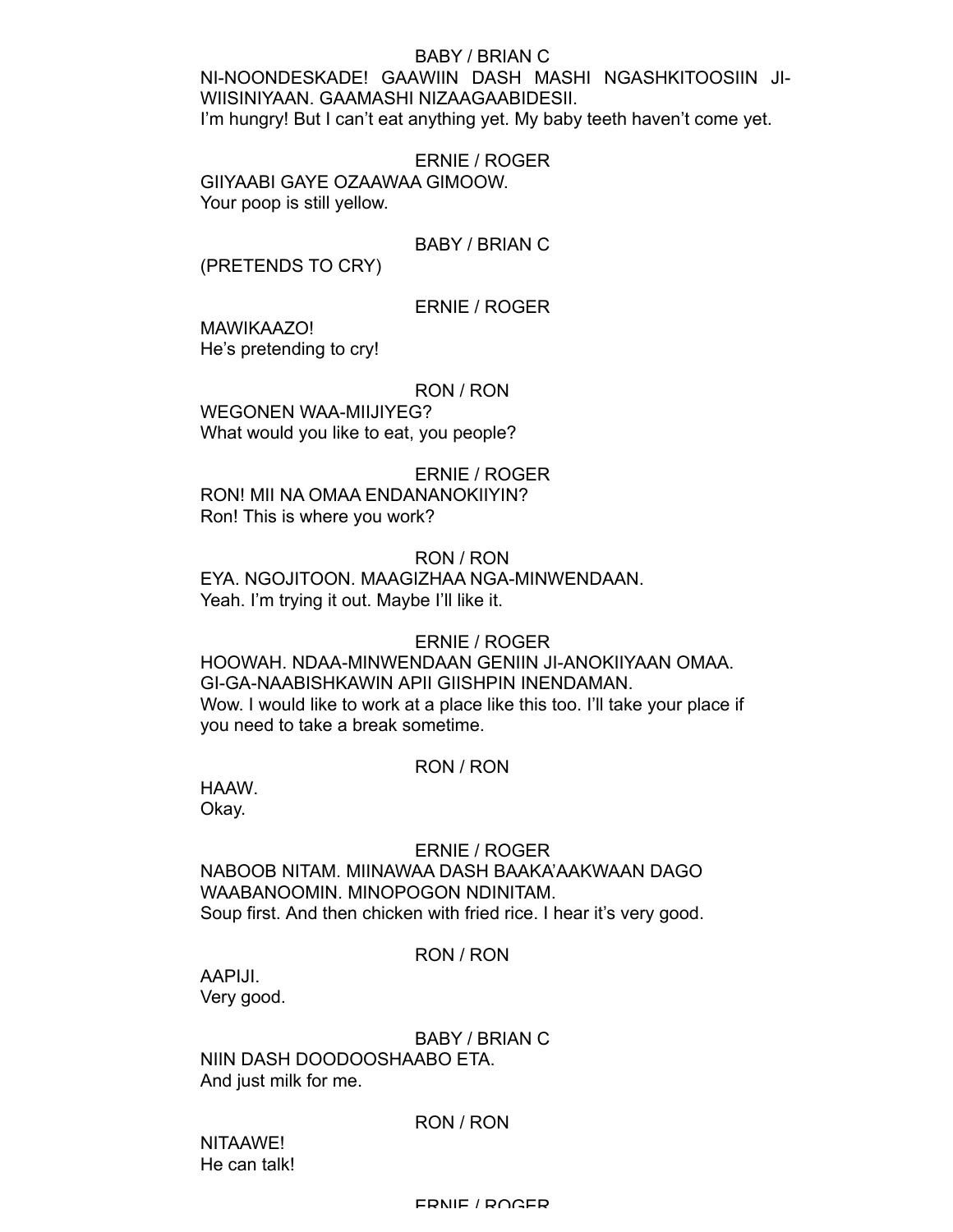#### ERNIE / ROGER

MENANGE. GII-NITAAWIGID GII-MAAJII-GAAGIIGIDO. MAAMAKAADIZI AWE ABINOOJIIYENS. NIIN NINAAGAJI'AASHKIISH. Of course. When he was born he began talking like this. That baby is quite amazing. I'm raising him.

### RON / RON

ONIZHISHIN. That's good.

#### ERNIE / ROGER

GI-GII-WIIDIGE NA GIIN? Were you married before?

### JACKIE / GLORIA

MEWINZHA'IISH. GAAWIIN GIIYAABI. NIN-GII-WEBINIDIMIN. BAKAAN IKWEWAN O-GII-MAAJII-WIIJIIWAAN. Long ago-ish. Not anymore. We divorced. He began seeing another woman.

### ERNIE / ROGER

WAH WAH WAH. GII-GAGIIBAADIZI. Oh my goodness. He was stupid.

### JACKIE / GLORIA

AANIINDI DASH OMAAMAAYAN WA'A? Where is his mom, this little guy?

### BABY / BRIAN C

NIIN NGA-NAKWETAAN IWE. GII-NEYAAPIJI-MAAJAA NIMAAMAA. NIN-GII-ZEGI'AA GII-MAAJII-GAAGIIGIDOYAAN GII-ISHKWAA-NITAAWIGIYAAN. NGOJI DASH WAASA IZHIDAA. AH, NDIBI WIIN NDEDE

I can answer that. My mom left for good. I scared her when I began talking after I was born. She went far away. And I don't know where my dad is.

#### JACKIE / GLORIA

GI-MINOCHIGE, ERNIE, GII-NAAGAJI'AD ABINOOJIIYENS. You're doing well, Ernie. When you're looking after a baby.

### ERNIE / ROGER

WAWIIYADENDAAGOZI! NIMBAAPIMIN GABE-GIIZHIG! GANABACH GAYE NINDINAWENDIMIN. He's very amusing. We laugh all day. And I think we're related.

JACKIE / GLORIA

GEGIIN AAPIJI GI-MAAMAKAADIZ, ERNIE. You are quite amazing too, Ernie.

MENANGE!

# ERNIE / ROGER

GIDISH NA? HAHAHA AAPIJI MINOPOGON OWE. MIINAWAA PII GI-GA-BIIZHAAMIN OMAA. JACKIE? You say to me? Hahahaha. This is really good. Will we come back here again sometime, Jackie?

### JACKIE / GLORIA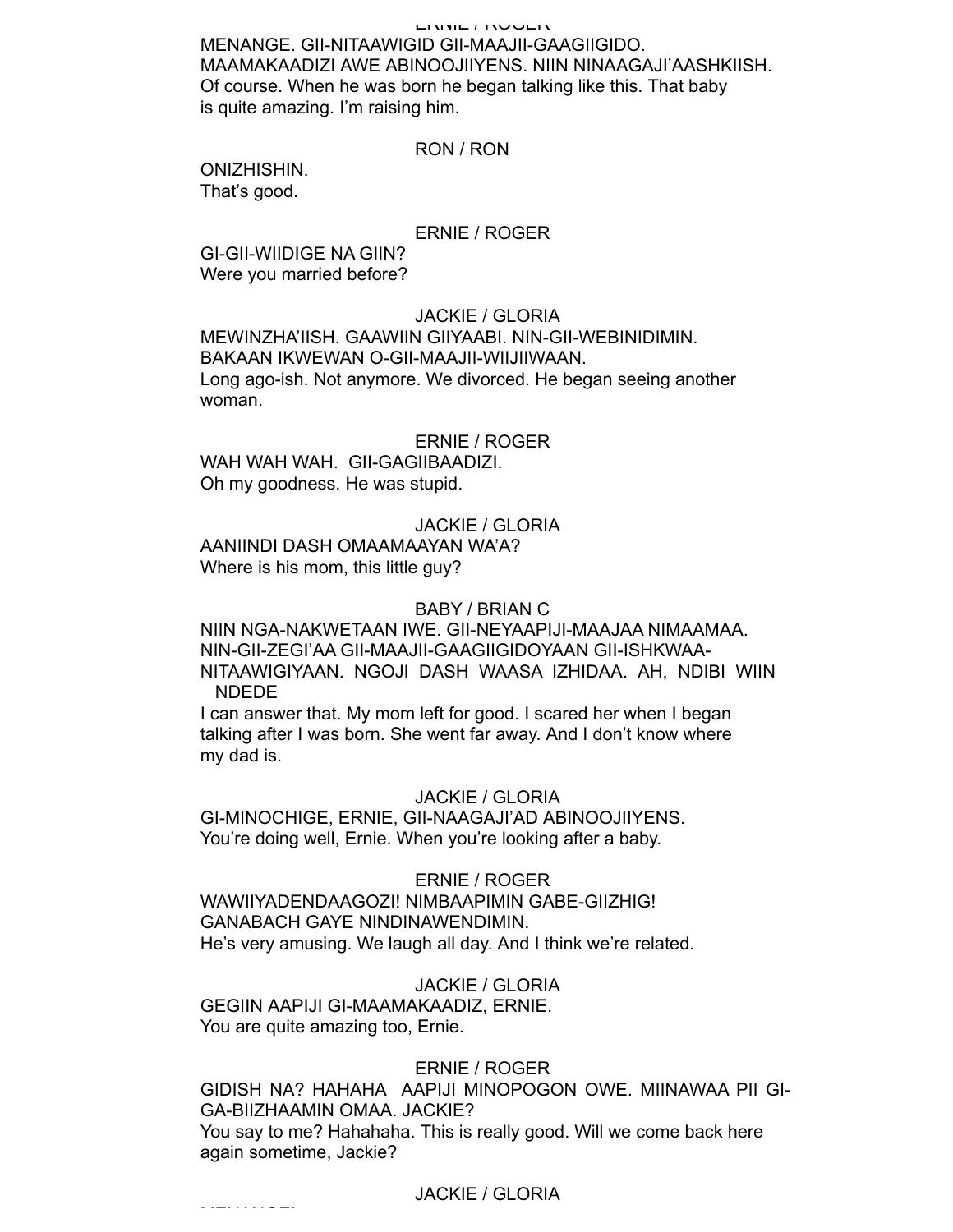### MENANGE! Of course!

# NARRATOR

AYABI DASH DON OWAAKAA'IGANING. GAAWIIN MINIKWESII. YA'II ETA OGANAWAABANDAAN GAA-MAZINAATESENIG. WENJI-ZHINA'OWEG GIIGIDOWIN.

So Don is at home at his house. He's not drinking. He's just watching TV. Suddenly his phone rings.

# DON / BRIAN M

AANIIN? What's up?

# DIANE/ KATE

NIIN DIANE. AAKOZIIWIGAMIGONG NDOONJI-GIIGID. BIIZHAAN! This is Diane. I'm calling from the hospital. Come here!

# DON / BRIAN M

MAAGIZHAA. WAABANG NGA-BIIZHAA. GAAWIIN WIIN NOONGOM. Maybe. I'll come tomorrow. Not today.

# DIANE / KATE

CAROL NGII-INIG JI-GANOONINAAN. Carol asked me to call you.

# DON / BRIAN M

AYAA NA IMAA? Is she there right now?

# DIANE / KATE

GAAWIIN. OGAGWE-MIKAWAAN ROB-AN. GIDOONJI-WAABAMAA? No. She's trying to find Rob. Have you seen him?

# DON / BRIAN M

GAAWIIN.

No.

# NARRATOR

AAKOZIIWIGAMIGONG DASH WIIN GII-IZHAA CAROL ROB-AN E-NANAANDONEWAAD. GAAWIIN AWIYA ONAAGAJITOOSIIN AAKOZIIWIGAMIG. JOHN AANIISH GAYE GAAWIIN IMAA AYAASII. INI OSHKI-ZHIMAAGANISHAN MIKE GAA-IZHINIKAAZONID ONAAZIKAWAAN. Carol had gone to the hospital still looking for Rob. There is no one on duty as a security guard. John was still away. She decides to approach the new policeman who's there.

CAROL / WANDA AANIIN, MIKE. GEGOON NA MIINAWAA GIMIKAAN? Hi Mike. Did you find anything else?

MIKE / MISKWAANAKWAD GAAWIIN. MII ETA IWE GIGISHKIGAN GAA-GII-MIKAMAANG. No. Just the clothing item that we found.

# CAROL / WANDA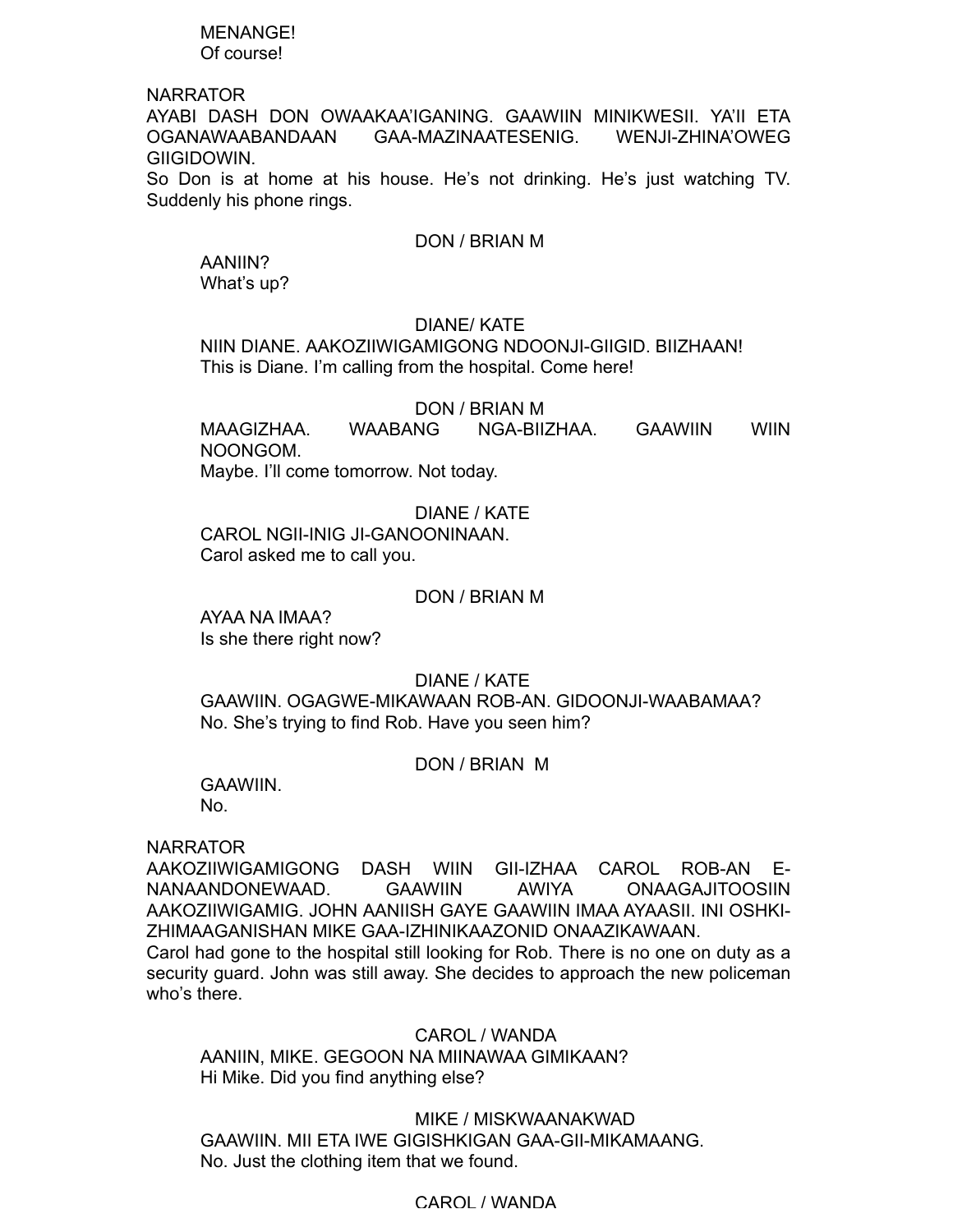# CAROL / WANDA

AANAPII GE-GIIZHITOOYIN GIDANOKIIWIN NOONGOM? When will you finish your shift here?

# MIKE / MISKWAANAKWAD

NGODWAASO-DIBA'IGANEYAAK. AANIIN DASH? At six o'clock. Why?

#### CAROL / WANDA

GI-DAA-GASHKITOON NA JI-AYAAYIN OMAA ONAAGOSHIG? GAAWIIN NDAYAAWAASIWAANAAN AWIYA JI-NAAGAJICHIGED OMAA GIISHPIN GEGOON IZHISEG. Would you be able to hang around here this evening? We don't have anyone to be security guard if something should happen.

#### MIKE / MISKWAANAKWAD

NDAA-GASHKITOON. I'd be able to do that.

CAROL / WANDA MII GWAYAK. GI-GA-DIBA'AMAAGOO. Good!. We'll pay you of course.

#### AMANDA / VIRGINIA

AAPIJI DA-MINOSE That would be excellent.

NARRATOR

NAAGACH DASH MIKE IMAA NIISISAG DANANOKII. ODATOON GAA-WAABIDAAWANGAANIG MIZIWE, E-MIKANG AANIINDI AWIYA GAA-GII-IZHI-ZAAMINIGEGWE, JI-GAGWE-MIKAWAAD AWENENAN IMAA GAA-GII-BI-IZHAANID, MAAGIZHAA GAA-ODAAPINANG IKWE OWIIYAW.

Later on, Mike is working in the basement. He is putting a white powder on everything. He is trying to find where people touched. This is so he can find out who came there. Maybe that person is the one who took the body.

AMANDA / VIRGINIA GAAMASHI GEGOON GI-MIKANZIIN? You haven't found anything yet?

#### MIKE / MISKWAANAKWAD

GAAMASHI. Not yet.

# AMANDA / VIRGINIA

GIMINWENDAAN NA OWE GII-INANOKIIYIN? Do you like this kind of work?

# MIKE / MISKWAANAKWAD

ENIWEKIGO. NGODING ZANAGAN. GIIN DASH WIIN? Pretty much. Sometimes it's difficult. How about you?

# AMANDA / VIRGINIA

EYA. NGODING GAYE OMAA ZANAGAN MEMINDAGE AWIYA GII-WANI'ANGID. AWIYA GII-ISHKWAA-BIMAADIZID. Yes. Sometimes it is hard especially when we lose someone. When someone dies.

# MIKE / MISKWAANAKWAD

NGIKENDAAN GAA-IDAMAN. (PAUSE) AANIISH GAA-ONJI-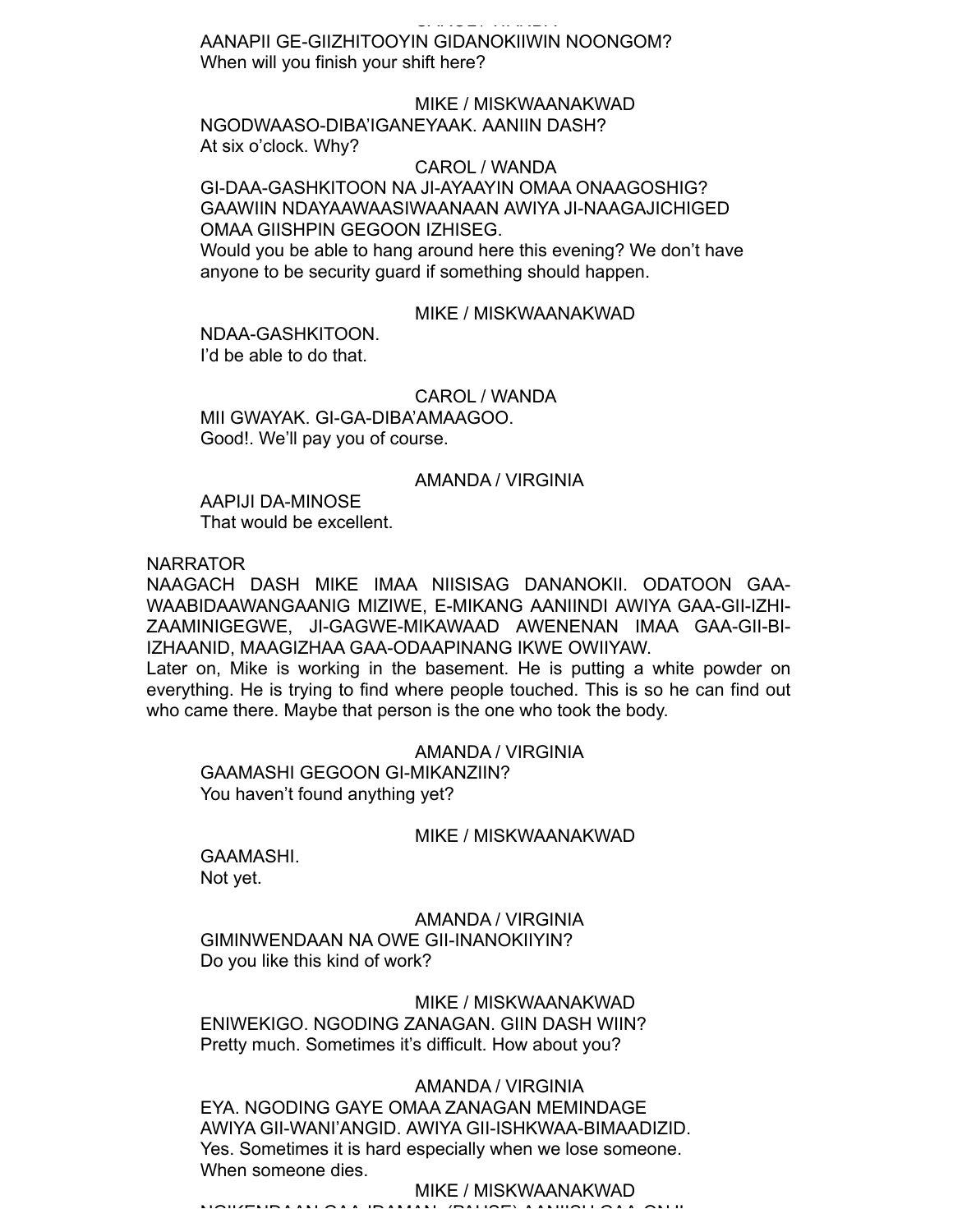NGIKENDAAN GAA-IDAMAN. (PAUSE) AANIISH GAA-ONJI-DOODANG IWE SAM? I know what you mean. Why did Sam do that?

AMANDA / VIRGINIA NZAAGI'IGOOG IGI NIIZH SAM DAGO WILSON. GAAWIIN DASH NIIN NAASAAB NINDINENIMAASIIG. OZAAM OSHKAADIZIWAG. Those two, Sam and Wilson like me. But I don't feel the same way about them. They're too young.

# NARRATOR

WENJI-BIIJIGAABAWID SAM. ODAKONAAN ONAAZHAABIIGA'IGAN. MAAJII-GITOCHIGE. AAPIJI MAANWEWEMOCHIGE, ONJIDA IWE DOODAM. Then suddenly Sam is standing close by. He is holding his violin and he starts to play. He is playing horribly. He's doing it on purpose.

# AMANDA / VIRGINIA

DAGA SA NAA, SAM. BOONITOON GAA-IZHICHIGEYIN! (LAUGHS) Stop that, Sam! Stop what you're doing.

NARRATOR

MIKE GEGOON O-GII-MIKAAN. MAZINA'IGANENS. Mike has found something. A small document.

### MIKE / MISKWAANAKWAD

INASHKE OWE! NIMIKAAN BIMIBIZOO-MAZINA'IGANENS. ROB OWENI.

Look! I found a drivers licence. It's Rob's.

# NARRATOR

APANE ANI-IZHAA IMAA AWASISAG MIKE. OMIKAWAAN IMAA ZHINGISHININID ROB-AN MICHISAG. WEWIIB OGANOONAAN CAROL-AN JI-BIIZHAANID. AMANDA ZHEMAAK ONANAANDO-GIKENIMAAN ROB-AN. He goes around the corner. He finds Rob laying there on the floor. He calls Carol to come at once. Amanda immediately begins examining Rob.

# AMANDA / VIRGINIA

GIIYAABI BAGIDANAAMO. (PHONES) WILSON? DAGA BIIZHAAN OMAA NIISISAG. SAM OMAA AYAA AAZHA. ROB NIN-GII-MIKAWAANAAN.

He's still breathing. Wilson? Come down to the basement. Sam is here already. We found Rob here.

NARRATOR

AAZHA MAMAAJII ROB NISHIKAAJ. SAM ONANAANDO-GIKENIMAAN. OWAABANDAAN EPIKOSENID OSHTIGWAANING ODAANAANG INAKE, E-GII-BAKITE'OND.

ROB is starting to move around slowly. SAM is examining him. He finds that ROB has a bump at the back of his head, from being hit.

# SAM / AANDEG

GICHI-BIKOZI OMAA ODAANAANG INAKE OSHTIGWAANING. He has a big bump at the back of his head.

# AMANDA / VIRGINIA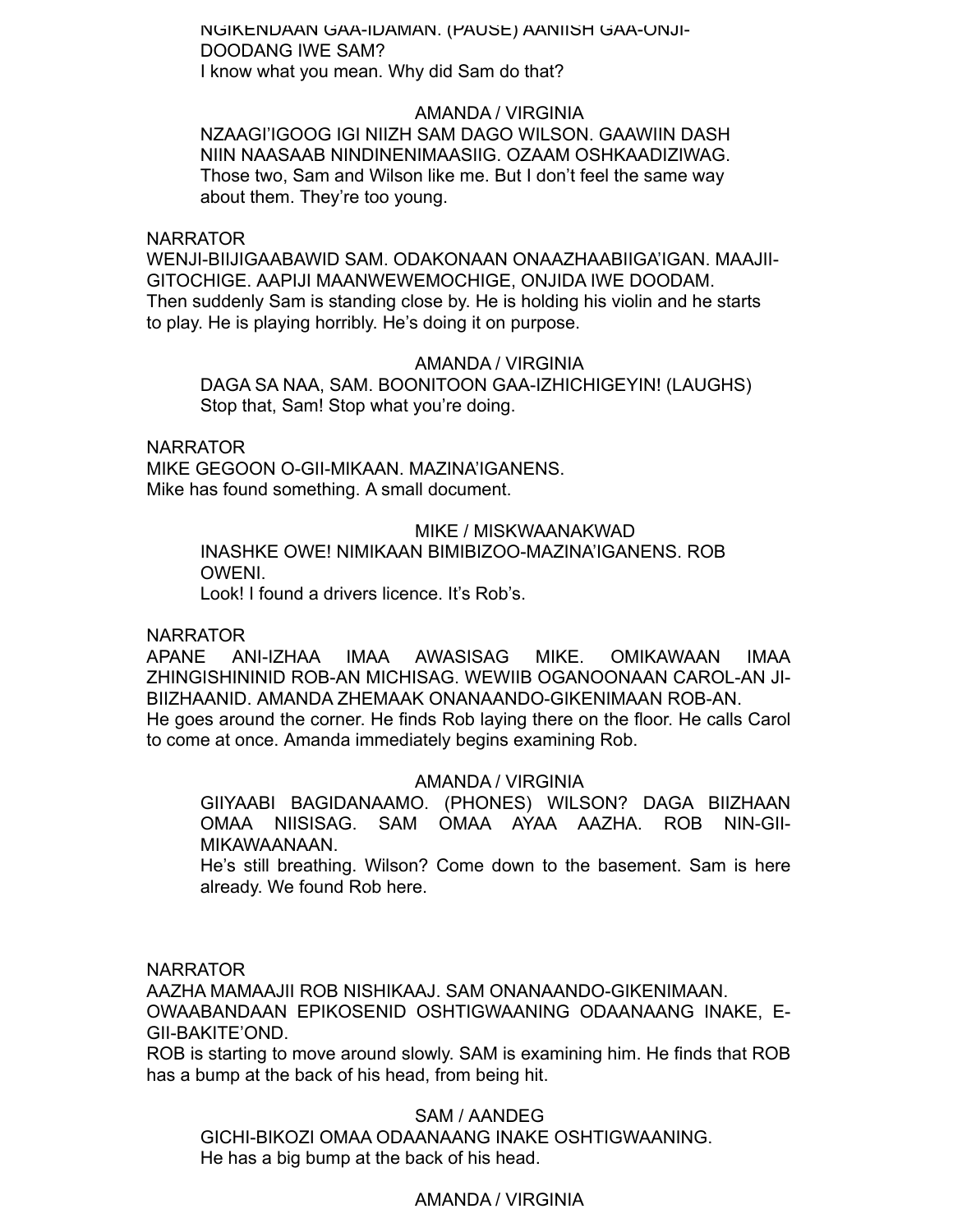GAAWIIN MISKWIIWISII. (PAUSE) WENIBAN NAA WILSON. N-GII-ANDOMAA JI-BIIZHAAD.

AMANDA / VIRGINIA

He's not bleeding. I wonder where Wilson is. I asked him to come.

NARRATOR

AAZHA DASH DAGOSHIN WILSON. Wilson arrives then.

# WILSON / WESTIN

AAZHA OMAA NDAYAA, GII-GIBICHISE NDOODAABAAN. I'm here now. My car stalled.

### AMANDA / VIRGINIA

GIDAGOSHIN, WILSON! ROB N-GII-MIKAWAANAAN EBIMISHING MICHISAG. AWIYAN IINZAN GAA-BAKITE'OGOD OSHTIGWAANING. GAAMASHI GAAGIIGIDOSII. You've arrived. We found ROB laying on the floor. Someone had hit on the head. He's not talking yet.

# WILSON / WESTIN

GICHI-IZHISE ROB. That's an awful thing to happen to ROB.

# SAM / AANDEG

NA! AAZHA GANABACH MIKAWI. Look! I think he's becoming conscious.

### WILSON / WESTIN

BIINAABIN, ROB. GANAWAABAMISHIN. GINOONDAW NA? Look here, ROB. Look at me. Can you hear me?

NARRATOR

OGANAWAABAMIGOON GAAWIIN DASH GEGOON IKIDOSII ROB. MICHI-INAABI ETA.

ROB looks at him but doesn't say anything. He just looks.

WILSON / WESTON GI-GII-WAABAMAA NA GAA-GII-BAKITE'OG? Did you see the person who hit you?

NARRATOR ROB MICHI-WEWEBIKWENI, GAAWIIN E-IKIDOD. ROB just shakes his head to indicate 'no'.

> SAM / AANDEG GI-GICHI-WIISAGENDAM NA? Are you in great pain.

NARRATOR GAAWIIN GEGOON IZHICHIGESII ROB. ROB doesn't do anything.

SAM / AANDEG

GIDEWIKWE NA? Do you have a headache?